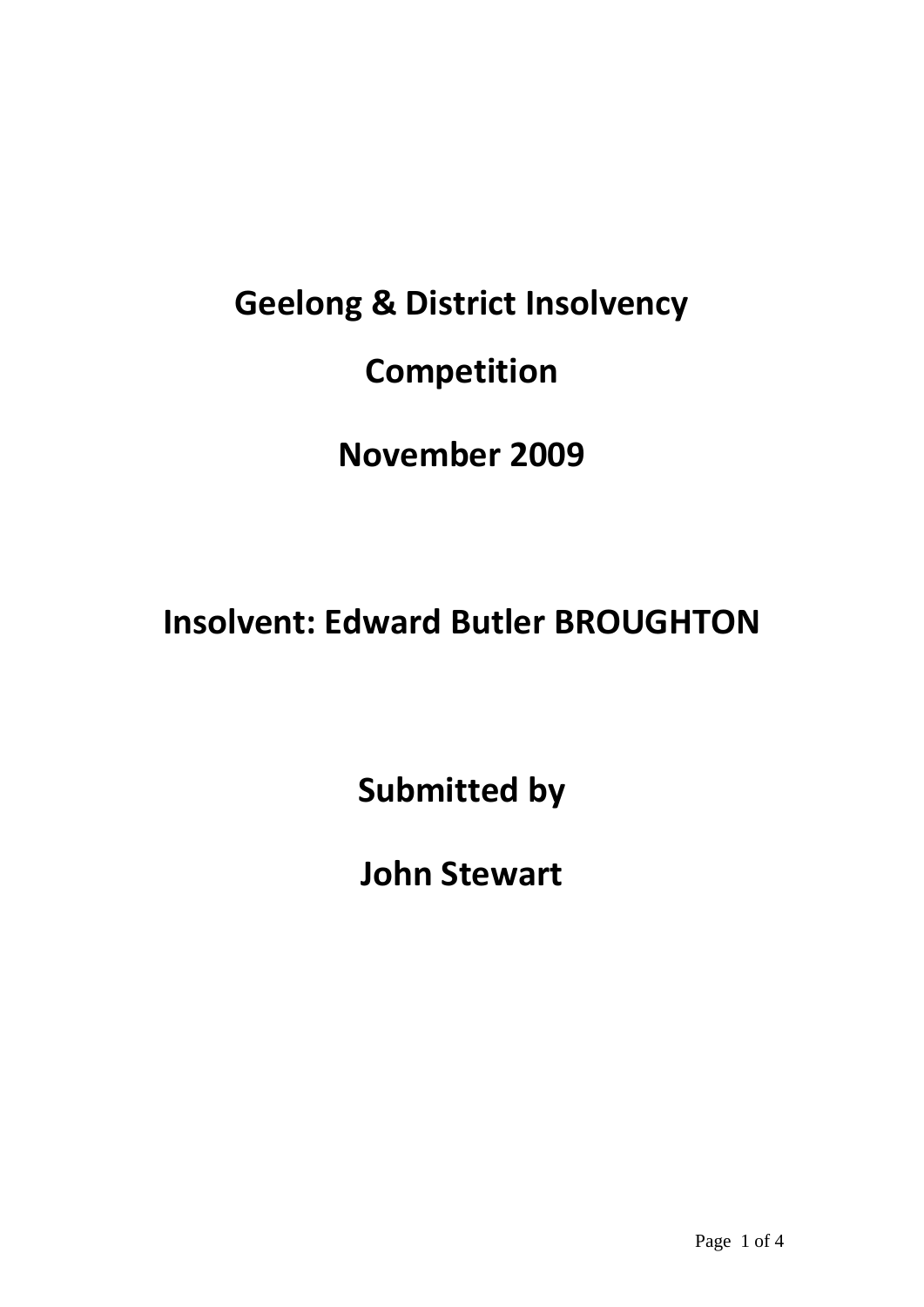## **Why did the Broughtons leave Geelong ?**

Robert Broughton, his wife Mary (nee Butler) and their three children (Susannah, b. 1845; Edward Butler b. 1847 & James, b. 1849) arrived in Geelong on Christmas Day, 1852. They were assisted immigrants travelling on the ship "Anne Thompson", which left Liverpool in September that year. In the 1841 Census of England, Robert was noted as a labourer and Mary a dressmaker.

Their first location was in the Barrabool Hills, working for a Mr Hopper, for which they were to be paid £53 plus rations for the first six months. By 1854/5 they must have moved to Mt Duneed since, according to family records, their subsequent children were born there – Thomas in 1854/5; Jane in 1856; Hannah in 1858; Mary Ellen in 1861; John Henry Fields in 1865 and Joseph in 1867.

In 1876 Robert purchased 14 ac of land; part of Section 20C, Parish of Duneed. This Section is on the south-west corner of what is now the Surfcoast Highway and Whites Road. He was described in the rates book as a woodcarter, which may well have been his occupation before buying land and which he continued to supplement whatever income he had from the 14 acres. So Robert and his family appear to have settled. However children move on and the family began to disperse.

Already, Susannah had married Samuel Danger in 1867 and Edward had married Rebecca Smart in 1869. Both continued to live nearby. The third "English" child, James, established a business as a Carrier, moving stores from Geelong to Birchip. He selected and farmed land at Laen, between Minyip and Donald, and married Eliza Hooper, of Geelong, in 1881. Thomas was also a Carrier and married Margaret Alexander about 1883. It seems they may have met whilst Thomas was on a visit to his brother at Laen.

The next child, Jane, had an illegitimate daughter in Geelong in 1876 and, later, married a Sam Metcalf and went to New South Wales for a short time. They then went to Bright, Vic., where they owned a Guest House. Hannah married Frederick Atkins in New South Wales in 1883 but their first two children were born at Mt Duneed, in 1884 and 1886. The remainder of their children were born at Hay, NSW, where Hannah and Frederick remained for some 25 years before coming to live in East Geelong. Mary Ellen met William Alexander whilst on a holiday in the Wimmera and married him in 1881 and made their home there.

Then, in 1884, Robert sold his 14 acres at Mt Duneed and moved to Strathbogie with his wife and remaining two sons, John and Joseph. To perhaps understand why they did this it is instructive to follow the fortunes of the eldest son, Edward (Ted) Butler Broughton.

According to the Family History of Robert and Mary Broughton and their descendants, Ted "owned 40 acres of land at Grovedale, near Geelong. This he later sold in 1879 and they shifted to Strathbogie where he selected 134 acres of land and leased it from the Crown Lands Department." This seems innocuous enough and it may be imagined that the attraction was to get a larger parcel of land.

However, the reality was rather different.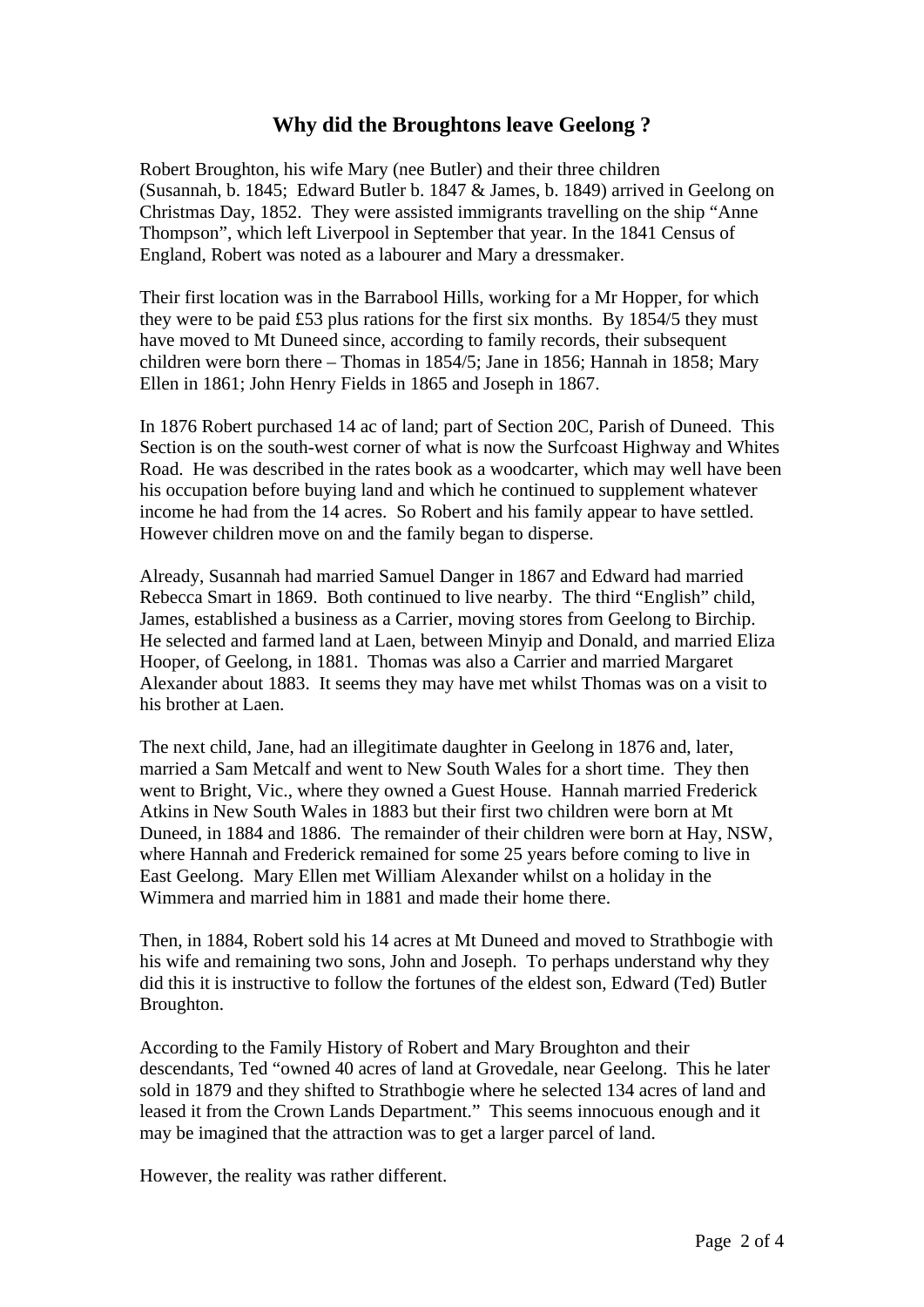In 1877 Ted had an accident. The details of this accident are not known but it must have been rather serious, for he was admitted to the Geelong Infirmary on the  $18<sup>th</sup>$  of August with a "scalp wound" and was not discharged until the  $28<sup>th</sup>$ , when he was pronounced "cured". In the Infirmary admission book his calling was described as "Dealer". There was no indication of what it was he dealt in, but later evidence suggests that he may have been a horse dealer.

The accident seems to have compounded a problem for Ted. The problem was that he owed money to a number of people and had done for some time.

For the period January to December, 1875, he ran up a bill of £14-0-0 for horse feed with a Mr Andrews, a storekeeper in South Geelong. In May, 1875 he obtained horse feed to the value of £1-4-0 from J. Bryan, a hay and corn dealer of Ryrie St., Geelong. Also in 1875, Ted had work done by a Saddler, Thos Hinchcliff of South Geelong, to the value of £2-0-0. And in 1874 and 1875 he had borrowed £20-0-0 from a Publican in Market Square, Geelong. Altogether, a debt of £37-4-0.

So, on the  $26<sup>th</sup>$  of November, 1877, we find Ted petitioning for Insolvency. This was noted in the Geelong Advertiser of 27/11/1877. The Petition, No 2897, was filed by his solicitor, William Higgins, in the Court of Insolvency at Geelong, who attested that he had drawn up and written down the details under instruction from his client. It seems that Ted may have been illiterate, for he "signed" with "X, his mark". The causes of his inability to pay were given as "losses of horses and personal injury sustained through an accident and pressure of one of my creditors".

The "loss of horses" was later expanded to "loss of three horses through accident and disease" in 1875 and valued at £42-0-0. He also claimed a loss (presumably of earnings) of £9-0-0 when he was unable to work for 6 weeks and £8-0-0 for household expenses. In the petition, Ted is described as a labourer.

It is presumed that the petition was granted, for in the Victoria Government Gazette of August 2, 1878, is a Notice to the effect that Edward Butler Broughton "intends to apply to the Court of Insolvency at Geelong …. for a certificate of discharge…"

Now one of the requirements of a petition for insolvency was that the potential insolvent had to declare that neither he nor his wife owned or had any interest in land. If they did, presumably it could be sold or a loan raised to repay the debt. So either Ted lied or didn't in fact own the 40 acres at Grovedale. It seems hardly credible that he, or more particularly his solicitor, would take the risk of lying, so it would appear that he didn't own the land. Further indication that this was the case is that, in the Geelong Advertiser of 2/7/1879, it was noted, amongst others, that "the 40 acres adjoining the Germantown tollgate and occupied by Edward Broughton" was for sale.

One last reference to the Broughtons at Mt Duneed is contained in the Geelong Advertiser of 18/9/1879 under "Lost, Found, Rewards": "Strayed into my paddock, on  $9<sup>th</sup>$  September, a spotted red and white milking cow branded O-I. Owner can have same by paying expenses. Rebecca Broughton, Mt Duneed."